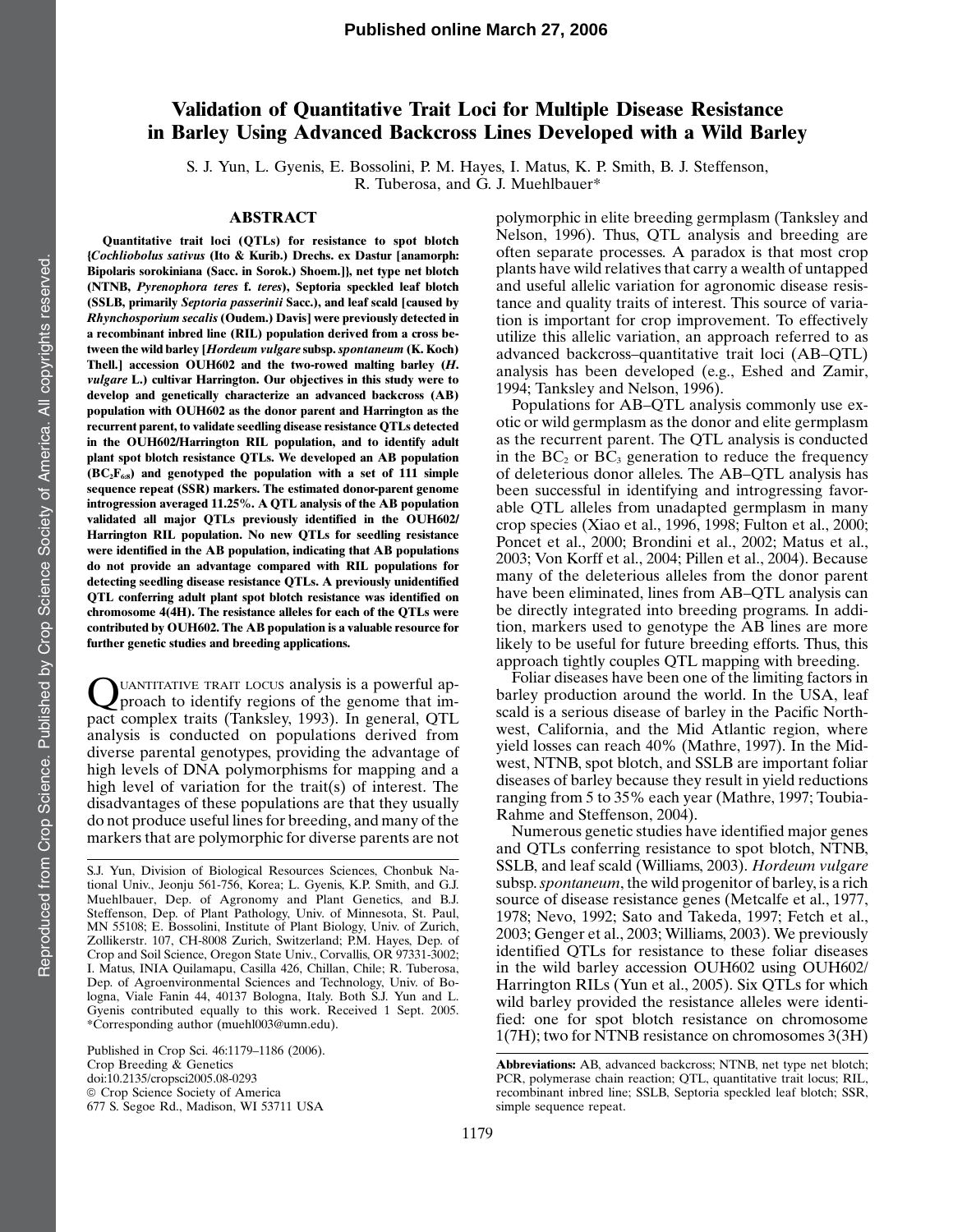and 4(4H); two for SSLB resistance on chromosomes  $2(2H)$  and  $6(6H)$ ; and one for leaf scald resistance on chromosome 5(1H).

In this study, we developed an AB population with the wild barley accession OUH602 as a resistance donor and Harrington as a recurrent parent to (i) validate resistance QTLs for the foliar diseases identified in our OUH602/Harrington RIL population, (ii) determine the genomic location of adult plant spot blotch resistance, (iii) assess the genetic characteristics of the AB population, and (iv) provide access to novel OUH602 alleles in an adapted genetic background for further breeding and genetics applications.

#### MATERIALS AND METHODS

#### Development of the Advanced Backcross Population

An AB population  $(BC_2F_{6:8})$  was developed with the wild barley accession OUH602 as the donor parent and the cultivated barley (*H. vulgare L.*) cv. Harrington as the recurrent parent. The accession OUH602 was collected in the Middle East, but the exact geographical origin is unknown (Sato and Takeda, 1997). Harrington is the North American industry standard for tworowed malting barley. OUH602 is resistant to spot blotch, NTNB, SSLB, and leaf scald (Yun et al., 2005). The recurrent parent was used as the female and the donor as the male to obtain the  $F_1$  plants. For the BC<sub>1</sub> and BC<sub>2</sub> generations, the recurrent parent was used as the male. Ninety-eight random  $BC<sub>1</sub>$ plants were backcrossed to Harrington to generate  $98 \text{ BC}_2$  generation plants, one  $BC_2F_1$  tracing back to one  $BC_1F_1$ . From each  $BC<sub>2</sub>F<sub>1</sub>$  plant, single seed decent was used to advance progeny to the  $\overline{BC}_2F_6$  generation. Seed for disease evaluations was bulk harvested from  $BC_2F_7$  plants derived from each  $BC_2F_6$  plant.

### DNA Marker Analysis

DNA was extracted from the leaves of each of the 98  $BC_2F_6$ plants using the methods described by Mesfin et al. (1999). A total of 111 polymorphic SSR markers were used to genotype the AB population. Sixteen, 16, 17, 15, 12, 17, and 18 markers from chromosomes 1(7H) to 7(5H), respectively, were selected from the previously generated linkage map for the wild barley  $OUH602 \times \text{Harrington RIL population (Yun et al., 2005).}$  The polymerase chain reaction  $(\hat{P} \hat{C} \hat{R})$  was performed according to the procedures of Ramsay et al. (2000). Amplified products were separated on 5% (w/v) polyacrylamide gels and visualized by silver staining as described by Bassam et al. (1991). The PCR products amplified using fluorescent-labeled primers were separated and detected using the IR<sup>2</sup> DNA analyzer (Global ed., LI-COR, Lincoln, NE).

JoinMap (v. 3.0; Van Ooijen and Voorrips, 2001) was used to develop a linkage map of SSR markers for the RIL (Yun et al., 2005) and AB  $(BC<sub>2</sub>F<sub>6</sub>)$  populations. Marker locations in both populations were compared to confirm their chromosomal locations. Linkage map positions of the markers determined for the RIL population were used for graphical genotyping and QTL analysis of the AB population. Bin information for the markers was inferred following the definitions of Kleinhofs and Graner (2001), the barley genomics website (Washington State University, 2005), and the Oregon Wolfe Barley population data (Hayes and Filichkin, 2004).

### Graphical Genotype Analysis

Graphical genotyping of the AB population was conducted using GGT software (Van Berloo, 1999). The size and number

of introgressions were also determined using GGT software. The parental genome ratio was calculated by determining the total genome derived from the donor parent (OUH602) as a proportion of the recurrent parent (Harrington) genome, as described by Young and Tanksley (1989).

#### Greenhouse Evaluations

Six seeds of each AB line were planted individually into six 8- by 8-cm plastic pots filled with Metro Mix 200 growing media (Scotts-Sierra Horticulture Products, Marysville, OH). After planting, all pots were moistened and then moved to a cold room at  $4^{\circ}$ C for 7 d to break any seed dormancy. After the  $4^{\circ}$ C exposure period, pots were moved to a greenhouse, and plants were grown at approximately  $22^{\circ}$ C (range from  $18-25^{\circ}$ C) with a 16-h photoperiod using sodium vapor lights. The plants were fertilized with a 20:20:20 (N–P–K) watersoluble fertilizer (Scotts-Sierra Horticulture Products, Marysville, OH) weekly at the recommended rate.

All greenhouse disease evaluation experiments for seedling diseases were arranged in a randomized complete block design with three replications per line. At least two evaluation experiments were conducted for each disease. Each block included the AB lines, the parents, and a set of controls that were susceptible or resistant to the evaluated pathogens. The parents and progeny from the AB population were evaluated for resistance to spot blotch, NTNB, SSLB, and leaf scald as seedlings by artificial inoculation in the greenhouse at the University of Minnesota in St. Paul. The following pathogen isolates were used for disease evaluation: isolate ND85F of spot blotch, isolate 30199013 of NTNB (from R. Dill-Macky), isolate SP97–15 of SSLB, and isolate LA94–1A of leaf scald. All isolates except P. teres were provided by B. Steffenson. The pathogen isolates used represent common virulence spectra found in the Upper Midwest region of the USA.

Three plants per line were inoculated when their second leaf was fully expanded. Inoculations were performed according to Fetch et al. (2003). Disease reactions were assessed after specific incubation periods using published assessment guides for each respective pathogen (Fetch et al., 2003). Spot blotch reactions were rated 10 to 12 d after incubation using a 1-to-9 scale (Fetch and Steffenson, 1999). The NTNB reactions were evaluated 18 d after inoculation using a 0-to-10 scale (Tekauz, 1985). Leaf scald and SSLB were evaluated 23 d after inoculation using a 0-to-4 scale for leaf scald (Jackson and Webster, 1976) and a 0-to-5 scale for SSLB (Toubia-Rahme and Steffenson, 2004). For each disease scale, the higher number indicates greater susceptibility.

#### Field Evaluations

For the field evaluations of adult plant spot blotch reaction, seeds of AB lines were planted in paired rows of hill plots  $(10-12 \text{ seeds plot}^{-1})$  spaced 0.3 m apart. Two experiments were conducted in St. Paul in 2002 and 2003. Inoculations were performed according to Fetch and Steffenson (1999). The AB lines were sown in a randomized complete block design with two replications. Each block included the AB lines, the parents, and a set of reference barley cultivars susceptible or resistant to spot blotch. Disease reactions were evaluated on a 1-to-9 scale (Fetch and Steffenson, 1999) on the second and third leaf below the flag leaf.

#### Statistical Analysis

Analysis of variance for the disease data from the greenhouse and field evaluations were conducted using Statistix 8 (Analytical Software, Tallahassee, FL). Single marker analysis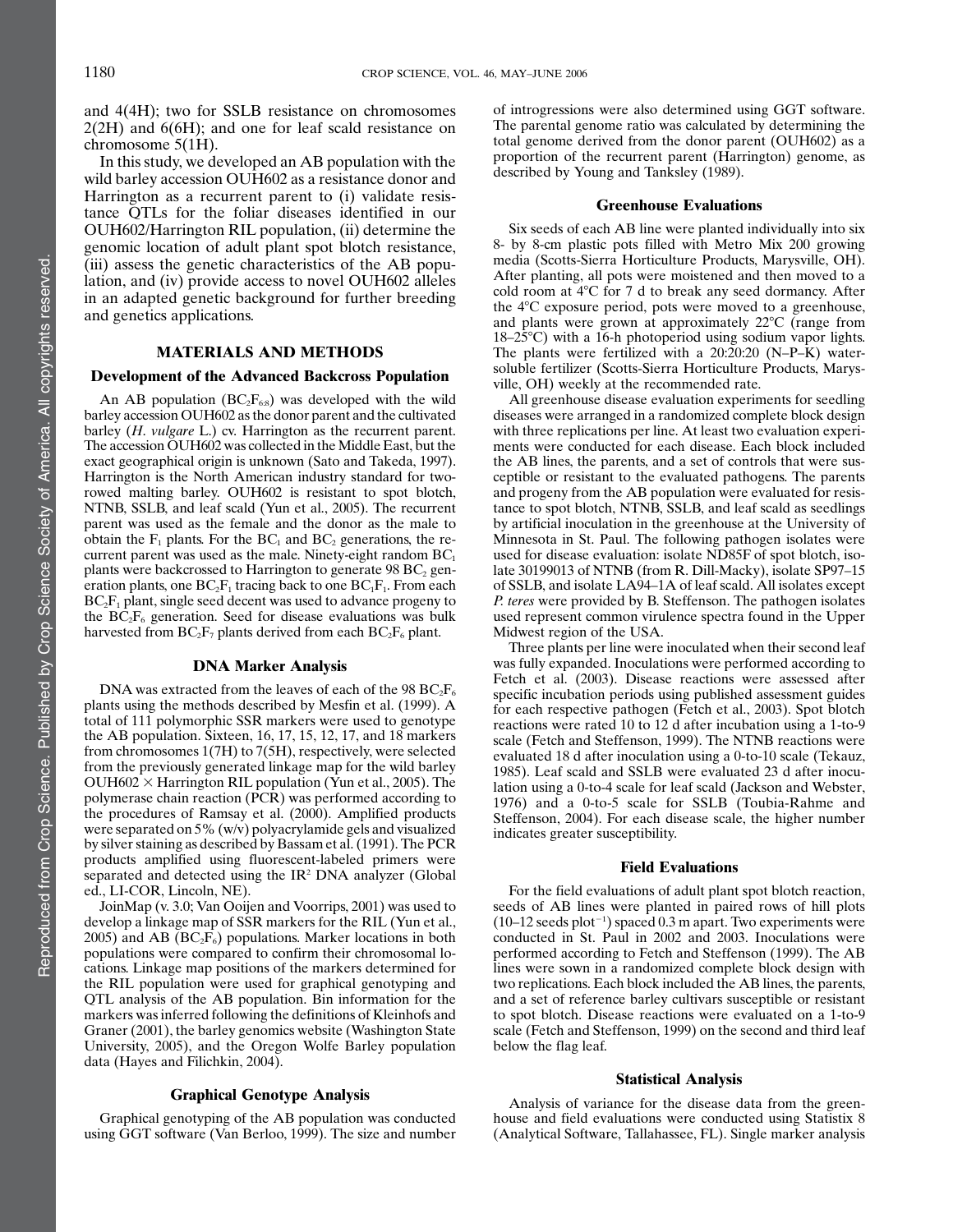was conducted by simple linear regression (Jiang and Zeng, 1997) between the disease phenotypes and the marker genotypes for the AB lines. QTL Cartographer version 1.17 (Basten et al., 2003), Window QTL Cartographer 2.0 (Wang et al., 2004), and Statistix 8 (Analytical Software, Tallahassee, FL) were used in the analysis.

# RESULTS

# Genetic Characterization of the AB Lines

Ninety-eight AB ( $BC_2F_{6:8}$ ) lines were developed with the wild barley OUH602 accession as the donor parent and Harrington as the recurrent parent. We used 111 SSR markers spread evenly over the entire barley genome to genotype the population. These markers were previously mapped in our OUH602/Harrington RIL population (Yun et al., 2005) and shown to cover 974 cM of the barley genome. The calculated percentage of the donor-parent genome introgressed as homozygous segments into Harrington ranged from 0 to 28%, with an average of 11.25% (Fig. 1). One line with 0% homozygous donor introgressed segments contained 2.9% heterozygous alleles. In addition, the average percentage introgression for chromosomes 1(7H) to 7(5H) was 11.4, 11.3, 11.5, 10.5, 11.3, 12.3, and 10.5%, respectively. The average length of donor chromosome fragments was 11.3, 16.2, 16.2, 11.5, 14.7, 15.7, and 16.0 cM for chromosomes 1(7H) to 7(5H), respectively, with an overall average of 14.5 cM. The introgressed donor fragments per chromosome were mostly none to three and at most four. Lines 22 and 84 showed the highest and lowest percentage introgression of 28 and 0%, respectively (Fig. 1).

Most markers on each chromosome had an OUH602 allele frequency of between 7 and 17% on the 98 AB lines. Marker GBM1055 on the short arm of chromosome 4(4H) had a donor frequency of 32%, and UMB101 on chromosome 1(7H), EBmac0701 on chromosome 4(4H), GBM1003 on chromosome 4(4H), and HVM30 on chromosome 7(5H) each had an OUH602 allele frequency of 5.1%.

### Disease Response of the Parents and AB Lines

OUH602 exhibited very high levels of seedling resistance to spot blotch, NTNB, SSLB, and leaf scald, and adult plant resistance to spot blotch. In contrast, Harrington was highly susceptible to these diseases (Table 1). Disease resistance levels between the AB lines were significantly different for all of the diseases evaluated. No significant interactions between lines and experiments were detected, except for seedling spot blotch in the two greenhouse experiments (Table 1). Therefore, QTL analyses for each disease phenotype, except for seedling spot blotch resistance, were conducted using the mean of the two experiments.

### Disease Resistance QTLs

Single marker analyses were conducted to identify marker-trait associations for seedling resistance to spot blotch, NTNB, SSLB, and leaf scald, and adult plant resistance to spot blotch (Table 2, Fig. 2). For QTLs that were found in the same chromosomal region as in the OUH602/Harrington RIL mapping study, the QTL names and BIN designations were based on those reported from the OUH602/Harrington RIL mapping



Fig. 1. Graphical genotypes of the seven barley chromosomes [chromosomes 1(7H) to 7(5H) from top to bottom] of 98 advanced backcross lines (lines 1 to 98 from left to right). Marker locations were based on the map positions from the OUH602/Harrington recombinant inbred line population (Yun et al., 2005). Advance backcross lines L22 and L84 have 28 and 0% introgressed donor fragments, respectively. The Harrington genome is shown in yellow, the OUH602 genome is in blue, heterozygotes are in red, and missing data are in white.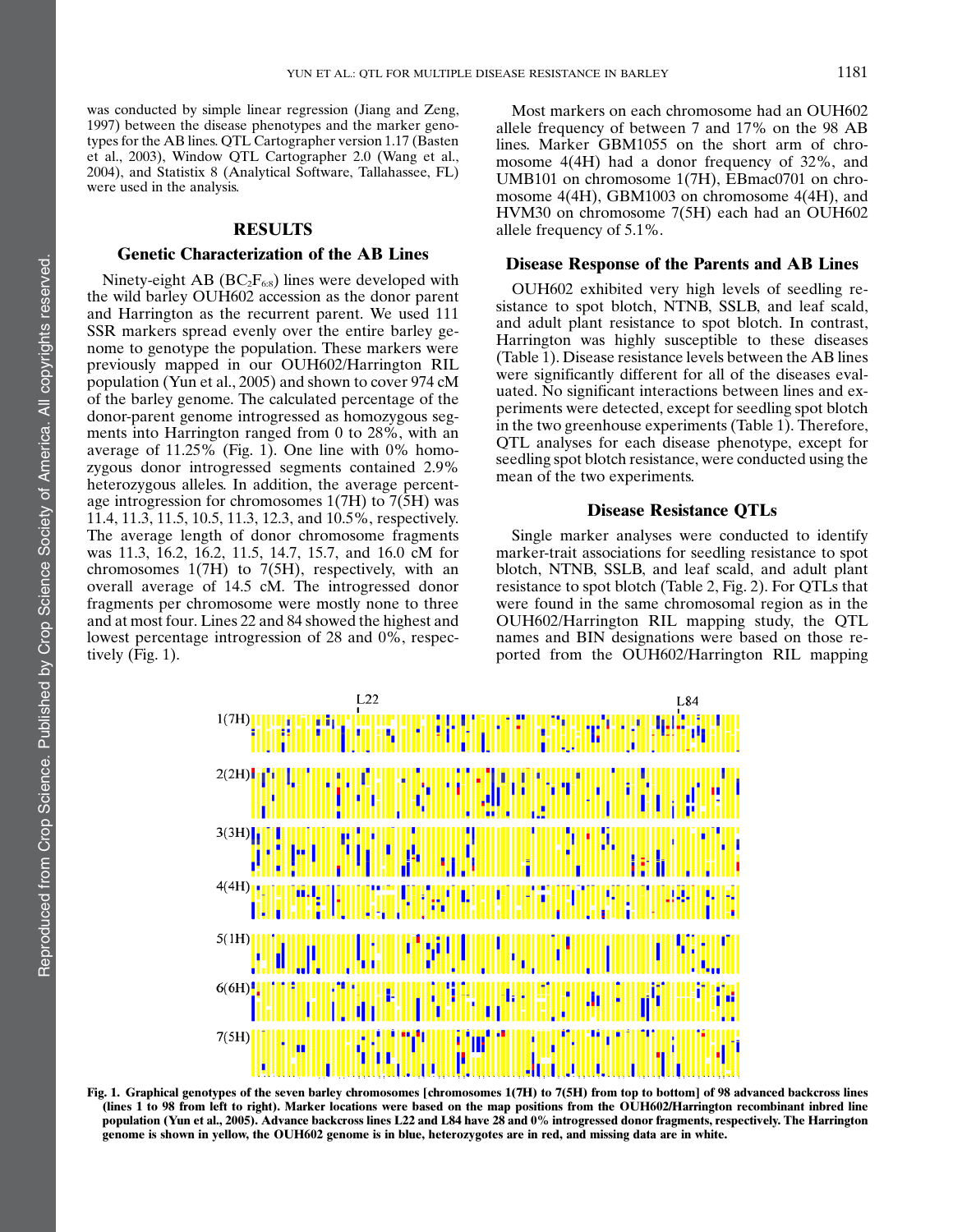| <b>Trait</b> |             |               |           |            |            | <b>Population</b> |             |                  | P value    |                |
|--------------|-------------|---------------|-----------|------------|------------|-------------------|-------------|------------------|------------|----------------|
|              | Experiment† |               | Reading:  | <b>HRT</b> | <b>OUH</b> | Mean              | Range       | <b>Error MSS</b> | Line       | $L \times E\P$ |
| <b>SB</b>    | 2002F       | Exp. 1        | $F-2 & 3$ | 7.4        | $1.5\,$    | 6.8               | $3.5 - 8.0$ | 1.91             | $<$ 0.0001 |                |
|              | 2003F       | <b>Exp. 1</b> | $F-2 & 3$ | 7.3        | 1.9        | 6.7               | $3.2 - 8.0$ | 1.88             | $<$ 0.0001 |                |
|              | GН          | <b>Exp. 1</b> | L2        | 6.3        | 1.7        | 5.0               | $1.3 - 8.0$ | 1.46             | $<$ 0.0001 |                |
|              |             | <b>Exp. 2</b> |           | 6.7        | 1.3        | 5.6               | $1.7 - 8.3$ | 2.59             | $<$ 0.0001 | 0.0378         |
| <b>NTNB</b>  | <b>GH</b>   | <b>Exp. 1</b> | L2        | 5.3        | 0.7        | 4.6               | $1.0 - 9.0$ | 3.08             | $<$ 0.0001 |                |
|              |             | <b>Exp. 2</b> |           | 6.7        | 1.0        | 5.5               | $1.7 - 9.3$ | 2.73             | $<$ 0.0001 | 0.0708         |
| <b>SSLB</b>  | GH          | <b>Exp. 1</b> | L2        | 4.7        | 0.0        | 3.5               | $0.7 - 5.0$ | 0.39             | $<$ 0.0001 |                |
|              |             | Exp. 2        |           | 5.0        | 0.0        | 3.3               | $0.7 - 5.0$ | 0.44             | $<$ 0.0001 | 0.1468         |
| LS           | GH          | <b>Exp. 1</b> | L2        | 3.3        | 0.0        | 3.2               | $0.7 - 4.0$ | 0.30             | < 0.0001   |                |
|              |             | <b>Exp. 2</b> |           | 3.7        | 1.3        | 3.6               | $0.7 - 4.0$ | 0.23             | $<$ 0.0001 | 0.1299         |

Table 1. Means, ranges, and variances for spot blotch (SB), net type net blotch (NTNB), Septoria speckled leaf blotch (SSLB), and leaf scald (LS) phenotypes of parents and lines from the OUH602 (OUH)/Harrington (HRT)  $BC_2F_{68}$  lines.

† Field (F) experiments were conducted in St. Paul, MN, in 2002 and 2003. Greenhouse (GH) experiments were conducted in St. Paul in 2002. Each experiment was replicated at least two times.

‡ Disease readings were assessed on the second and third leaf below the flag leaf (F-2 & 3) of adult plants in the field, and the second leaf (L2) on the seedlings in greenhouse experiments. Disease reactions were evaluated using the following scales: spot blotch at a 1–9 scale (Fetch and Steffenson, 1999), NTNB at a<br>0–10 scale (Tekauz, 1985), SSLB at 0–5 scale (Toubia-Rahme and Stef

§ Mean square of the experiment.

¶ Interaction between lines and experiments.

study (Yun et al., 2005). We consistently identified a seedling and adult plant spot blotch resistance QTL Rcsqtl-7H-2-4 (Resistance to Cochliobolus sativus, Rcs locus) on chromosome 1(7H) BIN 2 to 4 in the greenhouse and field experiments (Table 2). A new QTL for adult plant spot blotch resistance was identified on chromosome  $4(4H)$  in the BIN 4 to 6 region (*Rcs-qtl-4H-4-6*), but only in the 2003 field experiment. Two seedling NTNB resistance QTLs, Rpt-qtl-3H-4 and Rpt-qtl-4H-5-7, were identified on chromosome 3(3H) BIN 4 and chromosome 4(4H) BIN 5 to 7, respectively (Table 2). Two SSLB resistance (Rsp) QTLs were identified on chromosomes 2(2H) BIN 7 to 11 and 6(6H) BIN 10 to 14 (Table 2). One leaf scald resistance (Rrs) QTL was identified on chromosome 5(1H) BIN 3 to 4 (Table 2). The resistance alleles for all QTLs were derived from OUH602. The phenotypic variation explained by the associated markers were estimated by regression coefficient  $(R^2)$ . The values were similar in the AB and RIL populations for most QTLs, except Rrs-qtl-1H-1-4 whose associated

Table 2. Detection of resistance quantitative trait loci (QTLs) for spot blotch (SB), net type net blotch (NTNB), Septoria speckled leaf blotch (SSLB), and leaf scald (LS) in the 98 OUH602/Harrington advanced backcross ( $BC_2F_{68}$ ) lines by single marker analysis with a significant threshold LOD value of 2.5.

|                      |                | QTL‡              | <b>Chromosome</b> | Est. BIN§           |                          |            | α¶      | $\mathbb{R}^2$ # |                             |
|----------------------|----------------|-------------------|-------------------|---------------------|--------------------------|------------|---------|------------------|-----------------------------|
| <b>Trait</b>         | Exp.†          |                   |                   |                     | <b>Associated marker</b> | <b>LOD</b> |         | AB               | RIL††                       |
| SB (adult)           | 2002F          | $Rcs$ -qtl-7H-2-4 | 1(7H)             | 3                   | Bmag0007                 | 2.75       | $-0.58$ | 8.2              |                             |
|                      |                |                   |                   | 4                   | EBmac0603                | 8.72       | $-1.03$ | 35.4             |                             |
|                      | 2003F          | $Rcs$ -qtl-7H-2-4 | 1(7H)             | 3                   | Bmag0007                 | 3.56       | $-0.57$ | 18.9             |                             |
|                      |                |                   |                   | $\overline{\bf{4}}$ | <b>EBmac0603</b>         | 2.84       | $-0.55$ | 12.6             |                             |
|                      |                | $Rcs$ -qtl-4H-4-6 | 4(4H)             | $4 - 5$             | <b>Bmag0740</b>          | 5.01       | $-0.67$ | 9.0              |                             |
|                      |                |                   |                   | $5 - 6$             | <b>Bmag0381.1</b>        | 3.61       | $-0.53$ | 16.3             |                             |
|                      |                |                   |                   | 6                   | <b>GMS089</b>            | 3.05       | $-0.55$ | 6.0              |                             |
|                      |                |                   |                   | 6                   | <b>Bmag0808</b>          | 3.83       | $-0.56$ | 16.5             |                             |
| <b>SB</b> (seedling) | G1             | $Rcs$ -atl-7H-2-4 | 1(7H)             |                     | <b>GBM1060</b>           | 3.06       | $-0.81$ | 13.4             | 10.5                        |
|                      |                |                   |                   | $\frac{2}{3}$       | Bmag0007                 | 4.02       | $-0.83$ | 14.2             | 19.4                        |
|                      |                |                   |                   |                     | <b>HVM04</b>             | 3.46       | $-0.77$ | 10.4             | 20.2                        |
|                      |                |                   |                   | 4                   | <b>EBmac0603</b>         | 13.58      | $-1.46$ | 39.7             | 40.5                        |
|                      | G <sub>2</sub> | $Rcs$ -qtl-7H-2-4 | 1(7H)             | 4                   | EBmac0603                | 14.02      | $-1.55$ | 48.6             | 25.0                        |
| <b>NTNB</b>          | GC             | Rpt-qtl-3H-4      | 3(3H)             | $4 - 5$             | <b>Bmac0067</b>          | 2.67       | $-0.99$ | 11.9             | 7.7                         |
|                      |                |                   |                   | $5 - 6$             | <b>EBmac0558.2</b>       | 2.50       | $-1.09$ | 11.1             | 6.2                         |
|                      |                | $Rpt$ -qtl-4H-5-7 | 4(4H)             | $5 - 6$             | <b>Bmag0740</b>          | 4.82       | $-1.16$ | 5.8              | 15.1                        |
|                      |                |                   |                   | $5 - 6$             | <b>Bmag0381.1</b>        | 7.14       | $-1.27$ | 24.8             | 12.3                        |
|                      |                |                   |                   | 6                   | <b>GMS089</b>            | 4.44       | $-1.05$ | 8.4              | 9.1                         |
|                      |                |                   |                   | 6                   | <b>Bmag0808</b>          | 3.76       | $-0.97$ | 16.2             | 9.1                         |
| <b>SSLB</b>          | GC             | Rsp-qtl-2H-7-11   | 2(2H)             | $8 - 9$             | <b>Bmag0140</b>          | 5.54       | $-0.83$ | 23.0             | 26.8                        |
|                      |                |                   |                   | $8 - 9$             | <b>GMS003</b>            | 6.79       | $-1.01$ | 9.2              | 27.0                        |
|                      |                |                   |                   | $8 - 9$             | <b>Bmag0518</b>          | 7.22       | $-1.01$ | 29.6             | 27.5                        |
|                      |                | Rsp-qtl-6H-10-14  | 6(6H)             | 13                  | <b>Bmac0040</b>          | 2.52       | $-0.65$ | 11.2             | 6.2                         |
|                      |                |                   |                   | 14                  | <b>UMB603</b>            | 4.39       | $-0.90$ | 14.5             | $2.3$ ns $\ddagger\ddagger$ |
| LS                   | GC             | $Rrs-qtl-1H-1-4$  | 5(1H)             | $3 - 4$             | <b>Bmac0213</b>          | 5.87       | $-0.55$ | 9.1              | 35.8                        |
|                      |                |                   |                   | $3 - 4$             | <b>GBM1007</b>           | 4.50       | $-0.43$ | 15.0             | 32.4                        |

† 2002F and 2003F, 2002 and 2003 field experiments; G1 and G2, Exp. 1 and 2 in the greenhouse; GC, Exp. 1 and 2 in the greenhouse combined.

§Estimated BIN based on the chromosome BIN location of barley markers (Washington State University, 2005).<br>¶ Average effect of substituting a Harrington allele with an OUH602 allele. Probability of all values were <0.001.

 $\frac{2}{\pi}$  Partial  $R^2 \times 100$  based on simple linear regression. P values for regression were <0.01 except for UMB603 in RIL where P = 0.129.

†† Recombinant inbred lines (RIL) lines of the OUH602/Harrington population (Yun et al., 2005).

‡‡ ns, not significant.

<sup>‡</sup> The QTLs detected in the OUH602/Harrington RIL population were indicated as the corresponding locus name.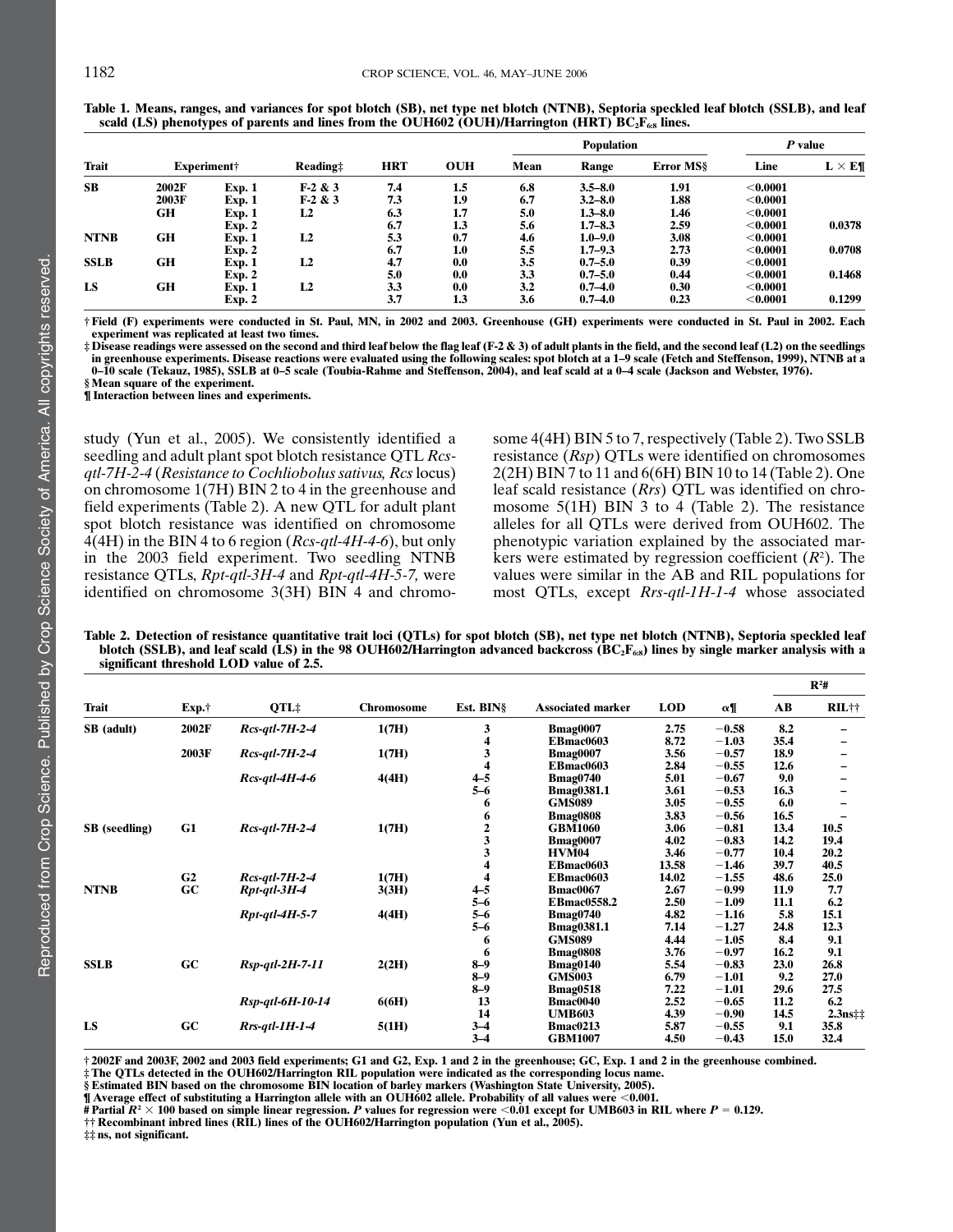

Fig. 2. Resistance QTLs for spot blotch (Rcs), net type net blotch (Rpt), Septoria speckled leaf blotch (Rsp), and leaf scald (Rrs) detected in the advanced backcross (AB, open bar) and recombinant inbred line (RIL, closed bar) populations of OUH602/Harrington. Marker locations were based on the map positions from the OUH602/Harrington RIL population (Yun et al., 2005). The QTL detected only in the AB population is underlined and the QTL detected only in the RIL population is designated with an asterisk. No QTL were detected on chromosome 7(5H).

markers had considerably higher values in the RIL than in the AB population (Table 2).

# DISCUSSION

In this study, we developed an AB population with the wild barley accession OUH602 as the resistance donor and Harrington as the recurrent parent, and identified a total of seven QTL for resistances to spot blotch, NTNB, SSLB, and leaf scald. The AB population provided the opportunity to validate our previous QTL mapping in an OUH602/Harrington RIL population (Yun et al., 2005), to generate a population for future AB–QTL analysis, and to develop a resource for future barley breeding. The AB population was effective for QTL identification, and it will be valuable in accessing novel alleles from the OUH602 genome for barley improvement.

# Wild Barley Genome is Retained Normally in the Cultivated Barley Background

The AB population developed in this study exhibited a calculated average of 11.25% donor-parent (OUH602) genome introgression into Harrington. This introgression proportion is close to the expected amount of 12.5% for a  $BC_2$  population in the absence of selection

(Stam and Zeven, 1981). Similar amounts of donor chromosome introgression were reported in two wild barley  $\times$  cultivated barley BC<sub>2</sub>F<sub>6</sub> and BC<sub>2</sub>DH populations (Matus et al., 2003; Von Korff et al., 2004).

The average length of donor chromosome fragments in the AB lines was 14.5 cM. This is significantly shorter than the average of 38.6 cM introgression fragments reported in the wild barley  $\times$  cultivated barley BC<sub>2</sub>F<sub>6</sub> populations (Matus et al., 2003), where 47 SSR markers were used to generate genotypes for 1067 cM of barley genome. In our study, 111 markers were used for the barley genome covering 974 cM. Thus, the shorter introgression regions in this study are likely due to the larger number of markers used to genotype the AB lines.

Segregation distortion was not observed for most markers, except for UMB101 on chromosome 1(7H), GBM1055, EBmac0701 and GBM1003 on chromosome 4(4H), and HVM30 on chromosome 7(5H). GBM1055 showed distorted segregation toward OUH602, while the others toward Harrington. This degree of segregation distortion is similar to that reported in the AB lines of wild barley Caesarea 26–24/Harrington (Matus et al., 2003). In our population, all markers exhibited transmission of donor alleles, indicating that there was no selection against the OUH602 alleles. However, unintentional selection against gene(s) on the chromosomal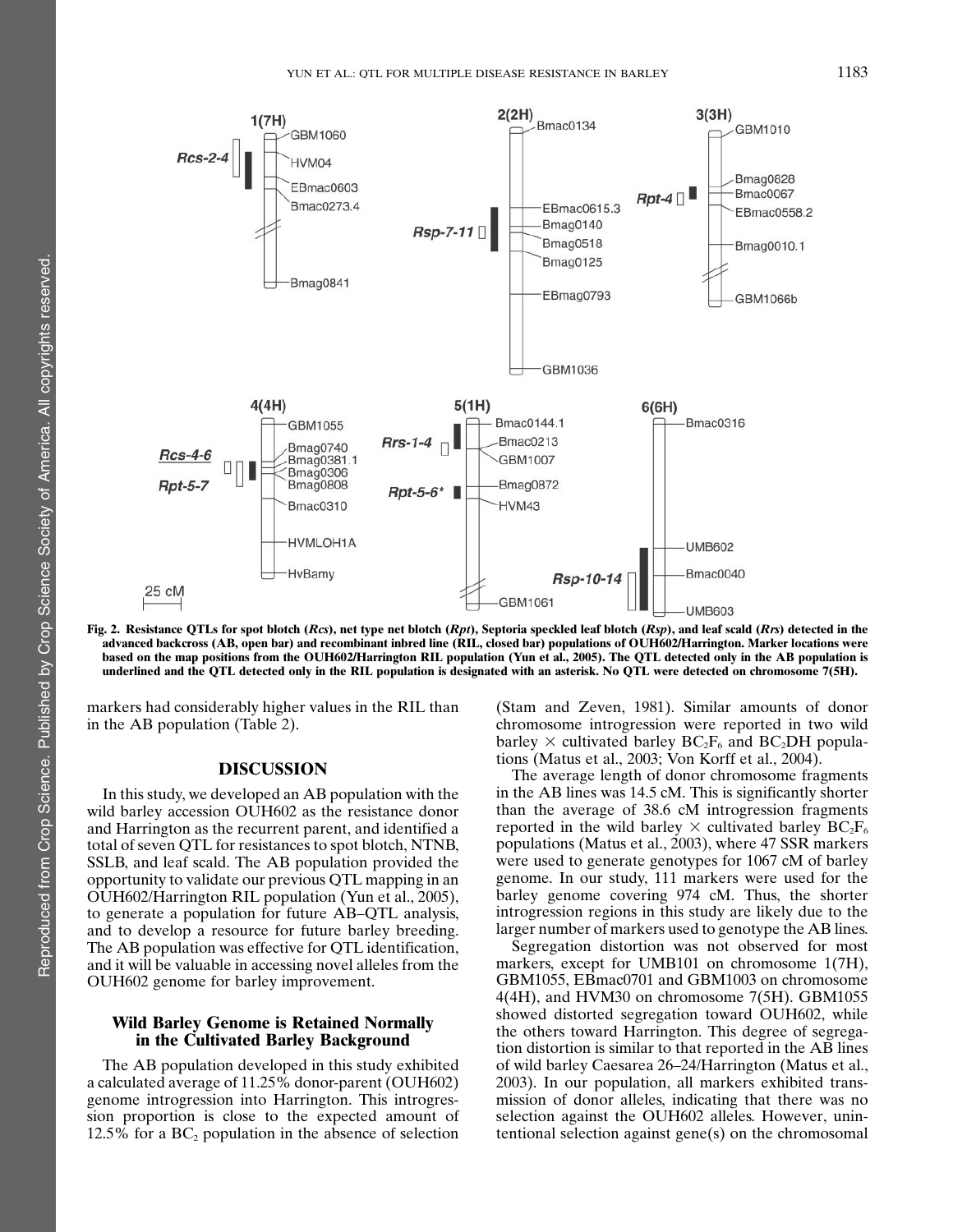regions not fully covered by markers used in this study might be undetected. Segregation distortion is a prominent feature in crosses between the cultivated and wild progenitor species in pearl millet (Pennisetum glaucum (L.) R. Br.; Poncet et al., 2000), rice  $Oryza sativa L$ .; Brondini et al., 2002), and tomato (Lycopersicon esculentum Mill.; Foolad et al., 2002). Our results suggest that there is a high similarity in genome constitution between the accession OUH602 and Harrington. This interpretation is consistent with the consensus that malting barley and wild barley belong to the same species (Baum and Johnson, 1996).

# Validation of OUH602-Derived Foliar Disease Resistance QTL

All the QTLs identified in the OUH602/Harrington RIL (Yun et al., 2005), except one NTNB QTL on chromosome 5(1H), were validated in the AB population. To maintain consistency between studies, QTL names and BIN numbers used were from the OUH602/Harrington RIL mapping study (Yun et al., 2005). All validated QTL marker positions in this study were in the same general region as detected by the OUH602/Harrington RIL mapping study. The QTLs detected in the OUH602/Harington RIL and AB populations are summarized in Fig. 2.

Spot blotch resistance QTLs have been localized on chromosomes 1(7H), 2(2H), 3(3H), 5(1H), and 7(5H) in studies of several cultivated barley mapping populations (Steffenson et al., 1996; Bilgic et al., 2005). The QTLs on chromosomes 1(7H) and 3(3H) conferred both seedling and adult plant resistance, but the QTLs on chromosomes 2(2H), 5(1H), and 7(5H) conferred adult plant resistance. Our results show that the QTL on chromosome 1(7H) confers both seedling and adult plant resistance to spot blotch, indicating that the OUH602 allele provides season-long resistance to spot blotch. The QTL Rcs-qtl-4H-4-6 conferring adult plant resistance has not been reported previously, and may be a unique allele for use in cultivated barley.

Many QTLs conferring seedling resistance to NTNB have been localized on all chromosomes, except 1(7H) and 7(5H) (Steffenson et al., 1996; Richter et al., 1998). Two QTLs, Rpt-qtl-4H-5-7 and Rpt-qtl-3H-4, identified in the OUH602/Harrington RIL population (Yun et al., 2005) were validated in the AB population in this study and located to the same chromosomal regions in other studies (Steffenson et al., 1996; Spaner et al., 1998). The QTL Rpt-qtl-1H-5-6 identified in the OUH602/Harrington RIL population was not detected in the OUH602/ Harrington AB lines. This result was not surprising since *Rpt-qtl-1H-5–6* is a minor effect QTL that was only detected in a single environment in the RIL population (Yun et al., 2005).

The two SSLB resistance QTLs (Rsp-qtl-2H-7-11 and Rsp-qtl-6H-10-14) identified in this study validate the QTLs identified in the OUH602/Harrington RIL population (Yun et al., 2005). Many resistance sources have been identified in both cultivated and wild barley (Fetch et al., 2003; Metcalfe et al., 1977, 1978; Legge et al., 1996; Rasmusson and Rogers, 1963; Toubia-Rahme et al., 2003;

Toubia-Rahme and Steffenson, 2004). Three major SSLB resistance genes have been mapped in barley. One derived from cultivated barley was localized on chromosome 4(4H) in a H. v. subsp. vulgare  $\times$  H. bulbosum RIL population (Toubia-Rahme et al., 2003). The other two mapped genes (Rsp2 and Rsp3) are very closely linked and were mapped to chromosome 5(1H) (S. Zhong, H. Toubia-Rahme, and B. Steffenson, 2004, unpublished data).

Leaf scald resistance QTLs have been localized on all chromosomes, except chromosome 7(5H) (Backes et al., 1995; Spaner et al., 1998; Garvin et al., 2000; Genger et al., 2003). Leaf scald resistance QTLs have been mapped to the same chromosomal regions as identified in this study  $(Rrs-qt-1H-1-4)$ , in cultivated and wild barley (Backes et al., 1995; Garvin et al., 2000), and in the OUH602/Harrington RIL population (Yun et al., 2005).

# AB Population Did Not Detect Major New Disease Resistance Alleles

Advanced backcross–QTL analysis is a powerful approach to uncover novel alleles for traits that are masked in standard RIL populations by deleterious alleles in the donor genome. In this study, we did not identify any novel seedling-expressed disease resistance loci that were not detected in the OUH602/Harrington RIL population. Moreover, the phenotypic variation explained by the associated markers  $(R^2)$  was similar in AB and RIL populations for most QTLs, except Rrs-qtl-1H-1-4 (Table 2). Markers associated with *Rrs-qtl-1H-1-4* had considerably higher values in the RIL than in the AB population. This is in contrast with the predicted superiority of the AB populations compared with selfing populations for detecting QTL (Tanksley and Nelson, 1996). Many new QTL for agronomic and quality traits were identified using AB lines developed from wild barley and Harrington (Matus et al., 2003). Among the 33 agronomic and quality trait QTLs detected in AB populations, 18 QTLs were not identified in the classical QTL analyses (Pillen et al., 2004). In tomato, more QTLs for soluble-solids and fruit weight were detected in an AB population compared with a  $BC_1$  population created from the same parents, demonstrating the power of AB populations in detecting additional QTLs (Grandillo and Tanksley, 1996; Tanksley et al., 1996). These results indicate contrasting impact of wild germplasm-derived alleles on disease and agronomic traits. Therefore, our results suggest that the expression of seedling disease resistance to foliar pathogens is not constrained by the donor genome. There do not appear to be any alleles in the OUH602 genome that mask the expression of the foliar disease resistance we examined. Our interpretation is that beneficial alleles from wild germplasm that impact agronomic and quality traits can easily be masked by deleterious alleles in the wild germplasm, whereas alleles that impact foliar seedling disease resistance are in general not masked. Taken together, our results indicate that the OUH602/Harrington RIL population is equivalent to the OUH602/Harrington AB population in detecting QTL for seedling disease resistance. This suggests that while AB–QTL analysis may be very important for identifying wild genes for traits like yield in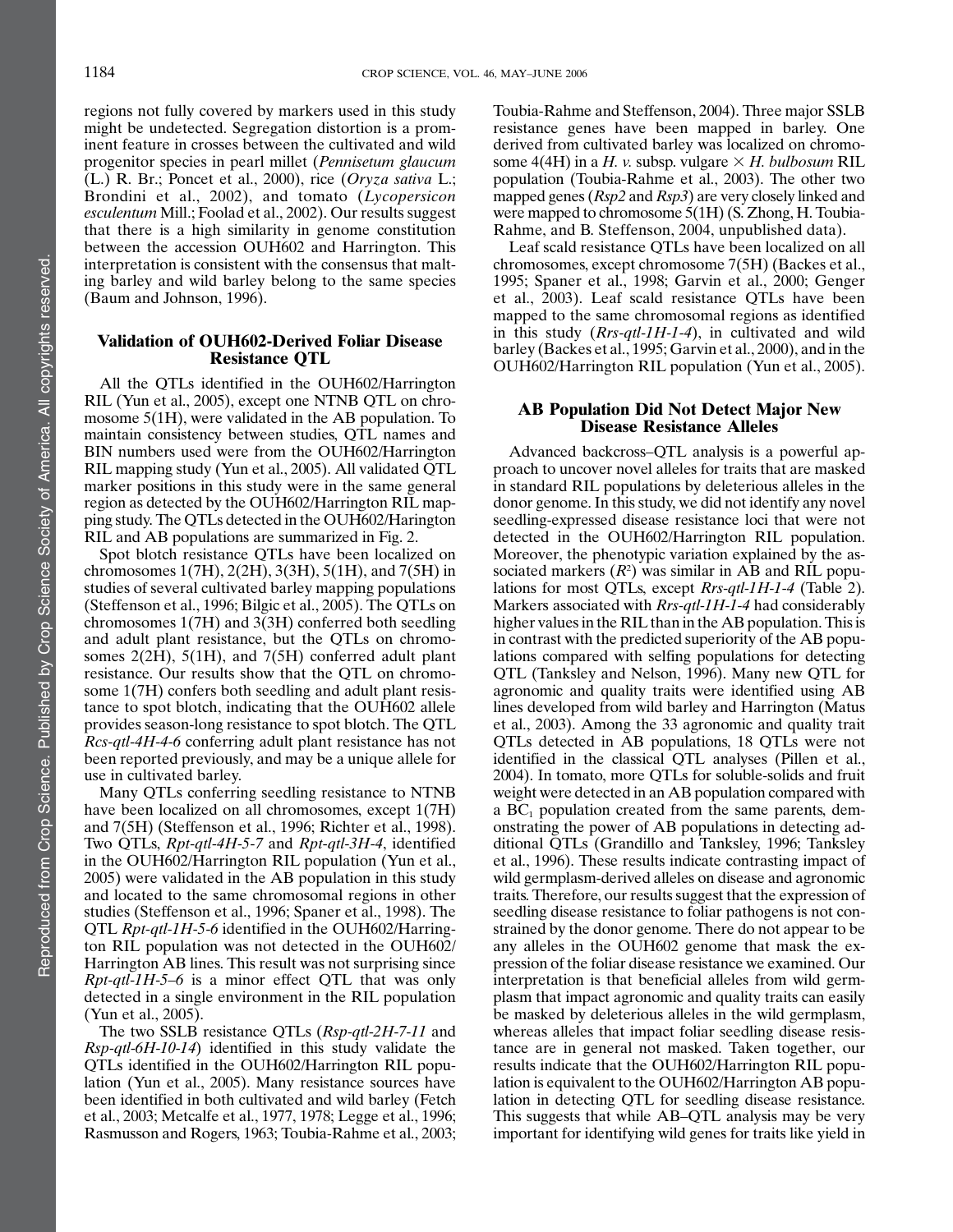rice (Xiao et al., 1996), it may not provide a substantial advantage to identify wild genes for resistance to foliar diseases in barley.

# OUH602/Harrington AB Population for Future Barley Genetics and Breeding Applications

AB lines developed in this study will be useful for transferring favorable alleles to elite lines, dissection of QTLs, fine mapping of the regions where the resistance alleles were found, and cloning genes. The utility of AB lines for transferring favorable alleles from unadapted germplasms to elite lines has been demonstrated in many crops, including barley (Ho et al., 2002; Huang et al., 2003; Talame` et al., 2004; Wu et al., 2004). For instance, introgression lines with the gene Ppd-H1 from exotic barley have a significantly shorter photoperiod response (Von Korff et al., 2004). Successful cloning of QTLs using AB lines has been reported for various traits (e.g., Fridman et al., 2000; Frary et al., 2000; Takahashi et al., 2001). Therefore, the AB lines developed in this study will have a variety of useful applications.

A major barrier to the use of exotic germplasm for crop improvement is that populations derived from wide crosses segregate for many undesirable alleles. This poses several problems. First, as was discussed earlier, donor parent alleles can mask potentially desirable alleles. This was not observed for disease resistance in our study, but has been observed for agronomic or quality traits. Also, the number of undesirable alleles segregating in wide crosses makes it unlikely to identify individuals that are fixed for the desirable allele at all or most of the important loci. This is particularly true when the size of the breeding populations is small. Lastly, the segregation for undesirable alleles can interfere with the measurement of traits important for breeding and hinder selection. For example, it is difficult to assess kernel plumpness in lines with substantial shattering. The AB lines developed in this study, therefore, provide good parents for developing breeding populations since the number of undesirable donor alleles in any cross will be reduced, each line has been genotyped with markers that are directly useful in marker-assisted selection, and several of the AB lines carry useful disease resistance genes.

### ACKNOWLEDGMENTS

We would like to thank Drs. Howard Rines and James Anderson for critical review of the manuscript. We also thank the Institute of Plant Genetics, Gatersleben, Germany, for providing us with the GBM series of SSR markers. This work was supported by grants from the North America Barley Genome Project to GJM, BJS, and KPS. SJY was supported by grants from Chonbuk National University and BioGreen 21 Program, Rural Development Administration, Republic of Korea. Access to JoinMap was provided by the Supercomputing Institute (University of Minnesota).

#### REFERENCES

Backes, G., A. Graner, B. Forought-Wehr, G. Fishbeck, G. Wenzel, and A. Jahoor. 1995. Localization of quantitative trait loci (QTL) for agronomic important characters by the use of a RFLP map in barley (Hordeum vulgare L.). Theor. Appl. Genet. 90:294–302.

- Bassam, B.J., G. Caetano-Anolles, and P.M. Gresshoff. 1991. Fast and sensitive silver staining of DNA in polyacrylamide gels. Anal. Biochem. 196:80–83.
- Basten, C.J., B.S. Weir, and Z.-B. Zeng. 2003. QTL Cartographer version 1.17. Bioinformatics Research Center. North Carolina State Univ., Raleigh.
- Baum, B.R., and D.A. Johnson. 1996. The 5S rRNA gene units in ancestral two-rowed barley (Hordeum spontaneum C. Koch) and bulbosum barley (H. bulbosum L.): Sequence analysis and phylogenetic relationships with 5S rRNA units of cultivated barley (H. vulgare L.). Genome 39:140–149.
- Bilgic, H., B.J. Steffenson, and P. Hayes. 2005. Differential expression of seedling and adult plant resistance to spot blotch in different genetic backgrounds of barley. Theor. Appl. Genet. 111:1238–1250.
- Brondini, C., P.H.N. Rangel, R.P.V. Brondani, and M.E. Ferreira. 2002. QTL mapping and introgression of yield-related traits from Oryza glumaepatula to cultivated rice  $(Oryza sativa)$  using microsatallite markers. Theor. Appl. Genet. 104:1192–1203.
- Eshed, Y., and D. Zamir. 1994. An introgression line population of Lycopersicon pennellii in the cultivated tomato enables the identification and fine mapping of yield-associated QTL. Genetics 141: 1147–1162.
- Fetch, T.G., Jr., and B.J. Steffenson. 1999. Rating scales for assessing infection response of barley infected with Cochliobolus sativus. Plant Dis. 83:213–217.
- Fetch, T.G., Jr., B.J. Steffenson, and E. Nevo. 2003. Diversity and sources of multiple disease resistance in Hordeum spontaneum. Plant Dis. 87:1439–1448.
- Foolad, M.R., L.P. Zhang, A.A. Khan, D. Nino-Liu, and G.Y. Lin. 2002. Identification of QTLs for early blight (Alternaria solani) resistance in tomato using backcross populations of a Lyco*persicon esculentum*  $\times$  *L. hirsutum* cross. Theor. Appl. Genet. 104: 945–958.
- Frary, A., T.C. Nesbitt, A. Frary, S. Grandillo, E. van der Knaap, B. Cong, J. Liu, J. Meller, R. Elber, K.B. Alpert, and S.D. Tanksley. 2000.  $fw2.2$ : A quantitative trait locus key to the evolution of tomato fruit size. Science (Washington, DC) 289:85–88.
- Fridman, E., T. Pleban, and D. Zamir. 2000. A recombination hotspot delimits a wild-species quantitative trait locus for tomato sugar content to 484 bp within an invertase gene. Proc. Natl. Acad. Sci. USA 97:4718–4723.
- Fulton, T.M., S. Grandillo, T. Beck-Bunn, E. Fridman, A. Frampton, J. Lopez, V. Petiard, J. Uhlig, D. Zamir, and S.D. Tanksley. 2000. Advanced backcross QTL analysis of a Lycopersicon esculentum x Lycopersicon parviflorum cross. Theor. Appl. Genet. 100:1025–1042.
- Garvin, D.F., A.H.D. Brown, H. Raman, and B.J. Read. 2000. Genetic mapping of the barley Rrs14 scald resistance gene with RFLP, isozyme and seed storage protein markers. Plant Breed. 119: 193–196.
- Genger, R.K., K.J. Williams, H. Raman, B.J. Read, H. Wallwork, J.J. Burdon, and A.H.D. Brown. 2003. Leaf scald resistance genes in Hordeum vulgare and Hordeum vulgare ssp. spontaneum: Parallels between cultivated and wild barley. Austr. J. Agric. Res. 54: 1335–1342.
- Grandillo, S., and S.D. Tanksley. 1996. QTL analysis of horticultural traits differentiating the cultivated tomato from the closely related species Lycopersicon pimpinellifolium. Theor. Appl. Genet. 92: 935–951.
- Hayes, P., and P. Filichkin. 2004. BarleyWorld.org—Home [Online]. Available at http://www.barleyworld.org/oregonwolfe.php [verified 19 Dec. 2005]. Oregon State University, Corvallis.
- Ho, J.C., S.R. McCouch, and M.E. Smith. 2002. Improvement of hybrid yield by advanced backcross QTL analysis in elite maize. Theor. Appl. Genet. 105:440–448.
- Huang, X.Q., H. Kempf, M.W. Ganal, and M.S. Roder. 2003. Advanced backcross QTL analysis in progenies derived from a cross between a German elite winter wheat variety and a synthetic wheat (Triticum aestivum L.). Theor. Appl. Genet. 109:933–943.
- Jackson, L.F., and R.K. Webster. 1976. Race differentiation, distribution and frequency of Rhynchosporium secalis in California. Phytopathology 66:719–725.
- Jiang, C., and Z. Zeng. 1997. Mapping quantitative trait loci with dominant and missing markers in various cross from two inbred lines. Genetica (The Hague) 101:47–58.